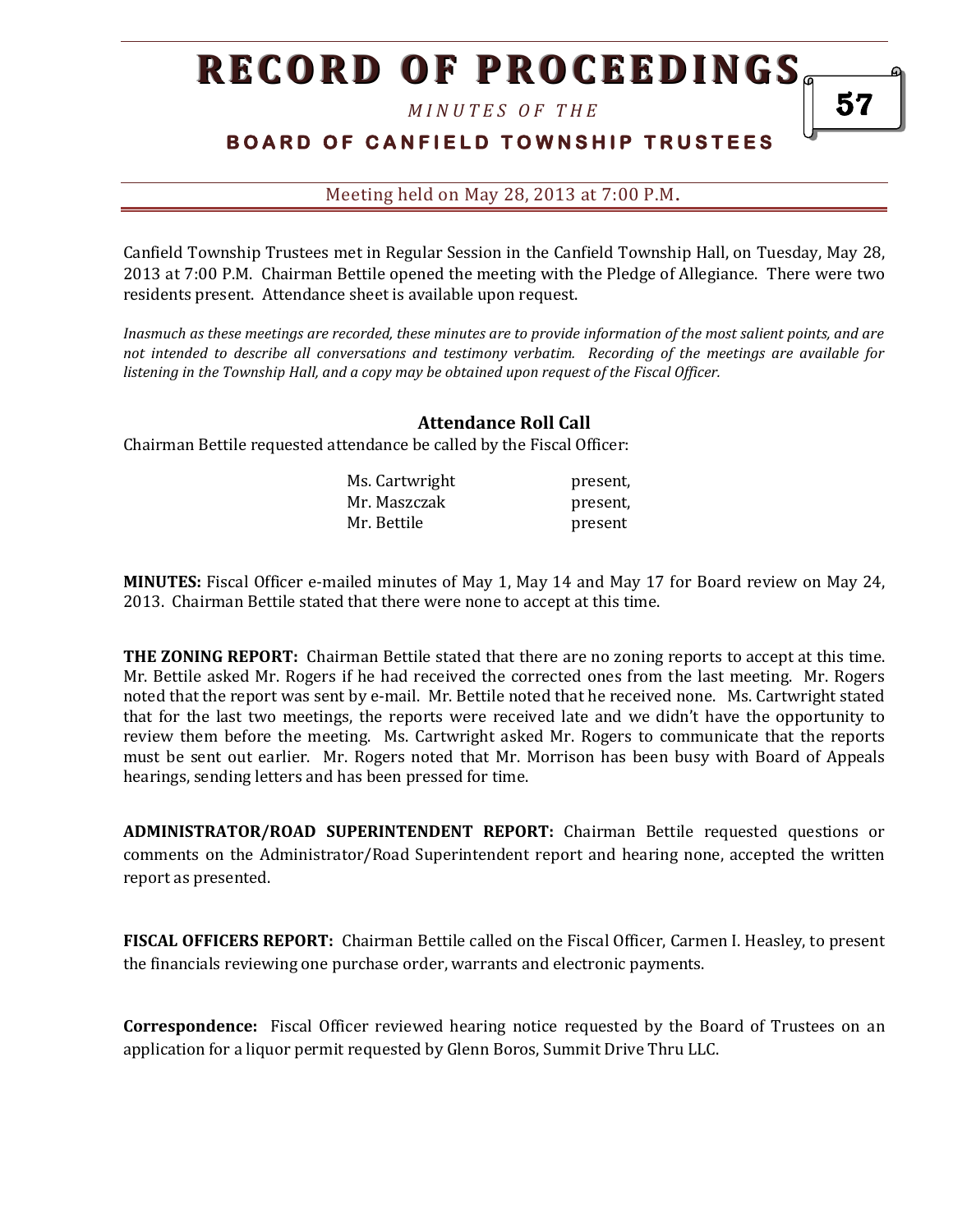*M I N U T E S O F T H E* 

### **BOARD OF CANFIELD TOWNSHIP TRUSTEES**

Meeting held on May 28, 2013 at 7:00 P.M**.**

### **UNFINISHED BUSINESS RESOLUTION 2013-05-28-102 Eye Care Coverage**

Mr. Maszczak moved that it has always been the intent of the Board to carry eye care coverage, and on the advice of our insurance agent, John Morvay, the Township will self-fund the eye care benefit to match the coverage offered to the bargaining unit as required by Resolution #09-11-19-275 retroactive to February 1, 2013. The Township will cover all out of pocket expenses to match the union benefit package, back to February 1, 2013. Mr. Bettile seconded the Motion. Discussion: Mr. Maszczak noted that John Morvay has assured us that self-funding this coverage will continue to save the Township additional monies since premium sometimes exceed actual cost of benefits used by the employee. Roll call: Ms. Cartwright, yes; Mr. Maszczak, yes; Mr. Bettile, yes. Motion carried 3 to 0.

### **RESOLUTION 2013-05-28-103 Appointment to Zoning Commission**

Mr. Bettile moved to appoint Mr. Anthony Russo to the Zoning Commission Board for a 5 year term and Mr. Kenneth Zuzic as an alternate to the Board. These two individuals have been recommended to the Board of Trustees by the Zoning Board. Ms. Cartwright seconded the Motion. Roll call: Ms. Cartwright, yes; Mr. Maszczak, abstain; Mr. Bettile, yes. Motion carried 2 with 1 abstention.

### **RESOLUTION 2013-05-28-104 2013 Paving Project MOU**

Ms. Cartwright moved to enter into a Memorandum of Understanding with Boardman and Austintown Townships for the 2013 Paving Project under the Ohio Revised Code 5535.08 ( C ) (1) provides [i]n nonemergency situations, any political subdivision having authority to construct, reconstruct, resurface, improve, repair, and maintain roads or streets may enter into an agreement, under terms agreeable to all parties, with any other political subdivision having that authority to obtain or provide road or street construction, reconstruction, resurfacing, improvement, repair, or maintenance services. The cost, if any, of services obtained under the agreement may be paid from general fund moneys of the political subdivision receiving the services or from any other funds available for the repair and maintenance of roads or streets within that political subdivision. Mr. Bettile seconded the Motion. Roll call: Ms. Cartwright, yes; Mr. Maszczak, yes; Mr. Bettile, yes. Motion carried 3 to 0.

#### **NEW BUSINESS RESOLUTION 2013-05-28-105 Qualifying Insurance Event**

Mr. Maszczak moved that since Keith Rogers has experienced a qualifying event which opened a special election insurance coverage period for him as a Township employee, therefore the Township will offer and provide coverage as the Township would any employee effective July 1, 2013. The Motion was seconded by Mr. Bettile. Roll call: Ms. Cartwright, yes; Mr. Maszczak, yes; Mr. Bettile, yes. Motion carried 3 to 0.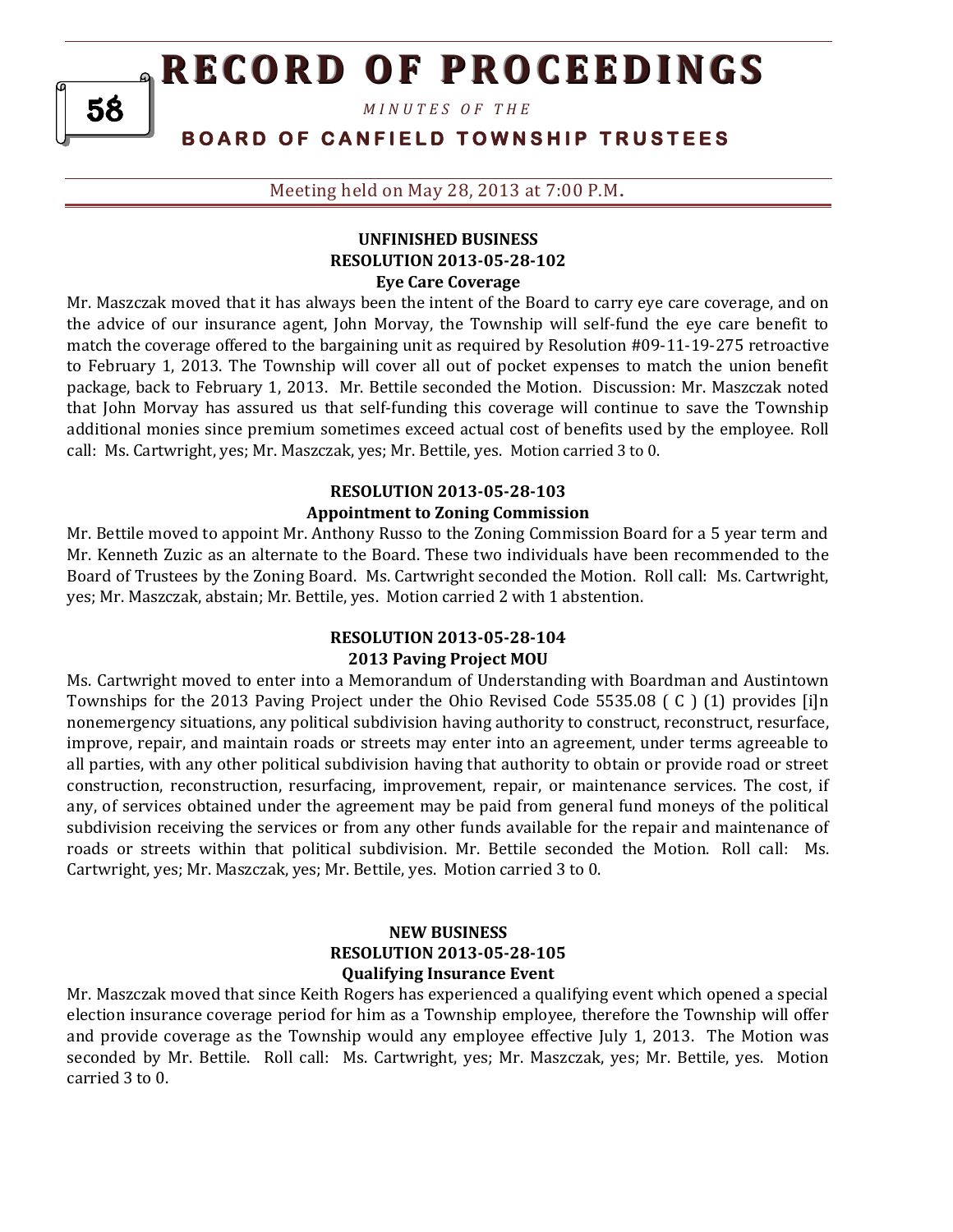*M I N U T E S O F T H E* 

**BOARD OF CANFIELD TOWNSHIP TRUSTEES** 

Meeting held on May 28, 2013 at 7:00 P.M**.**

### **RESOLUTION 2013-05-28-106 Nuisance Properties**

Mr. Bettile moved to approve under the authority of the ORC 505.87 as pursuant to resolution #2010- 04-13-98 the following as nuisance properties: 4634 & 5050 S. Raccoon Road. The Motion was seconded by Ms. Cartwright. Roll call: Ms. Cartwright, yes; Mr. Maszczak, yes; Mr. Bettile, yes. Motion carried 3 to 0.

#### **RESOLUTION 2013-05-28-107 Purchase Order**

Mr. Bettile moved to approve purchase order PO 43-2013 for the total amount of \$76.00 for the purpose of encumbering the funds of the Township. The Motion was seconded by Mr. Maszczak. Roll call: Ms. Cartwright, yes; Mr. Maszczak, yes; Mr. Bettile, yes. Motion carried 3 to 0.

#### **RESOLUTION 2013-05-28-108 Warrant Payments**

Mr. Maszczak moved to approve Warrants #8804 thru #8834 including electronic payments #118-2013 thru #121-2013 in the grand total of \$29,490.30 as general & payroll obligations of the Township. The Motion was seconded by Mr. Bettile. Roll call: Ms. Cartwright, yes; Mr. Maszczak, yes; Mr. Bettile, yes. Motion carried 3 to 0.

### **RESOLUTION 2013-05-28-109**

### **Borings at Canfield Township Community Park**

Ms. Cartwright noted that the Cardinal Joint Fire District Board met in session this evening and they have requested the permission of the Canfield Township Trustees to conduct soil boring tests on the proposed site for a new fire station at the Canfield Township Community Park. Ms. Cartwright noted that although this is a late entry for this evening's meeting, she asked that the Board consider this request.

Mr. Bettile moved that the Cardinal Joint Fire District Board be permitted to conduct soil boring test at the proposed site of the new Fire Station at the Canfield Township Community Park. The Motion was seconded by Mr. Maszczak. Discussion: Mr. Bettile asked, "Are we dedicating a certain area?" Ms. Cartwright noted the Chairman of the Cardinal Joint Fire District Board had sent the Trustees a letter requesting that we lease them the property for a dollar. Obviously, this is something that has been done previously with the Messerly Road Station II property, just as the City of Canfield does with Station I located within the City. Right now the boring will be to see if indeed the land is feasible to build a fire station. It's just one of the steps that need conducted to determine if the site is suitable. Mr. Bettile asked, "Who will determine the exact position of the building?" Borings will be random. Ms. Cartwright noted that a meeting was held on site by Mr. Bettile with Mr. Rogers and the Fire Chief. Mr. Bettile noted that locations were discussed, like which side of the road – pros and cons. Roll call: Ms. Cartwright, abstain; Mr. Maszczak, yes; Mr. Bettile, yes. Motion carried 2 with 1 abstention.